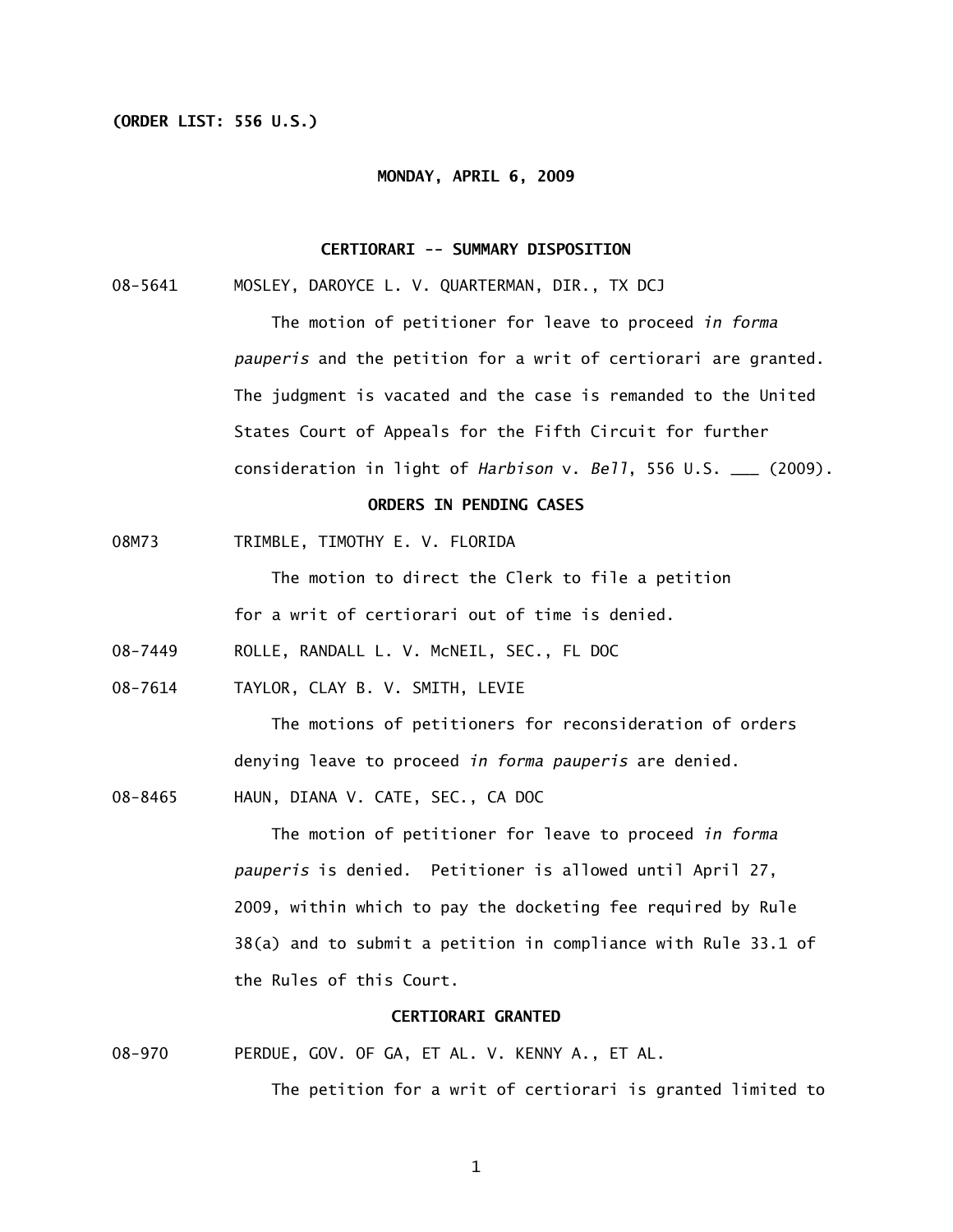Question 1 presented by the petition.

## **CERTIORARI DENIED**

- 08-818 ADENA REG. MED. CENTER, ET AL. V. JOHNSON, ACTING SEC. OF H&HS
- 08-822 McLAUGHLIN, SCOTT A. V. MISSOURI
- 08-948 ANDERSON, HENRY J. V. LOUISIANA
- 08-955 CYGNUS TELECOMMUNICATIONS TECH. V. TELESYS COMMUNICATIONS
- 08-957 RHONE, JAMES H. V. TEXAS
- 08-963 YANG, YINGLONG, ET AL. V. CARTERET REDEVELOPMENT AGENCY
- 08-965 METRO. GOVT. OF NASHVILLE, TN V. PETTY, BRIAN
- 08-966 OHIO MIDLAND, INC., ET AL. V. PROCTOR, GORDON, ET AL.
- 08-971 RICCI, ROBERT S., ET AL. V. PATRICK, GOV. OF MA, ET AL.
- 08-973 TOWNSEND, ROBERT D. V. UNIVERSITY OF ALASKA, ET AL.
- 08-976 KENNEDY, MICHAEL M. V. GRATTAN TOWNSHIP, MI, ET AL.
- 08-984 CATSKILL DEVELOPMENT, L.L.C. V. HARRAH'S OPERATING CO., ET AL.
- 08-985 COUSHATTA TRIBE OF LOUISIANA V. MEYER & ASSOCIATES, INC.
- 08-988 HARRELL, MATTHEW V. HONOLULU, HI
- 08-989 LEONARD, HAROLD L. V. EDUCATORS MUTUAL LIFE INS. CO.
- 08-990 MAHER, RALPH J. V. RETIREMENT BD. OF QUINCY, ET AL.
- 08-991 WHITE, FRANKIE, ET AL. V. COCA-COLA COMPANY
- 08-994 BIKKANI, PRASAD V. LEE, ROTAN E., ET AL.
- 08-997 DeLON, WELBON A. V. NEW & OBSERVER PUBLISHING CO.
- 08-1002 WEISSBURG, DIANE B. V. LOS ANGELES CTY. CIVIL, ET AL.
- 08-1012 KAY, LEE A. V. JOHNSON, ACTING SEC. OF H&HS
- 08-1013 KELLOGG, IREANE V. ENERGY SAFETY SERVICES, INC.
- 08-1026 HAHN, BERTRAM V. UNITED STATES
- 08-1028 MESSER, PAUL, ET AL. V. DEPT. OF H&HS
- 08-1031 EGYPTIAN GODDESS, INC. V. SWISA, INC., ET AL.
- 08-1055 ZHOU, WEI V. MARQUETTE UNIVERSITY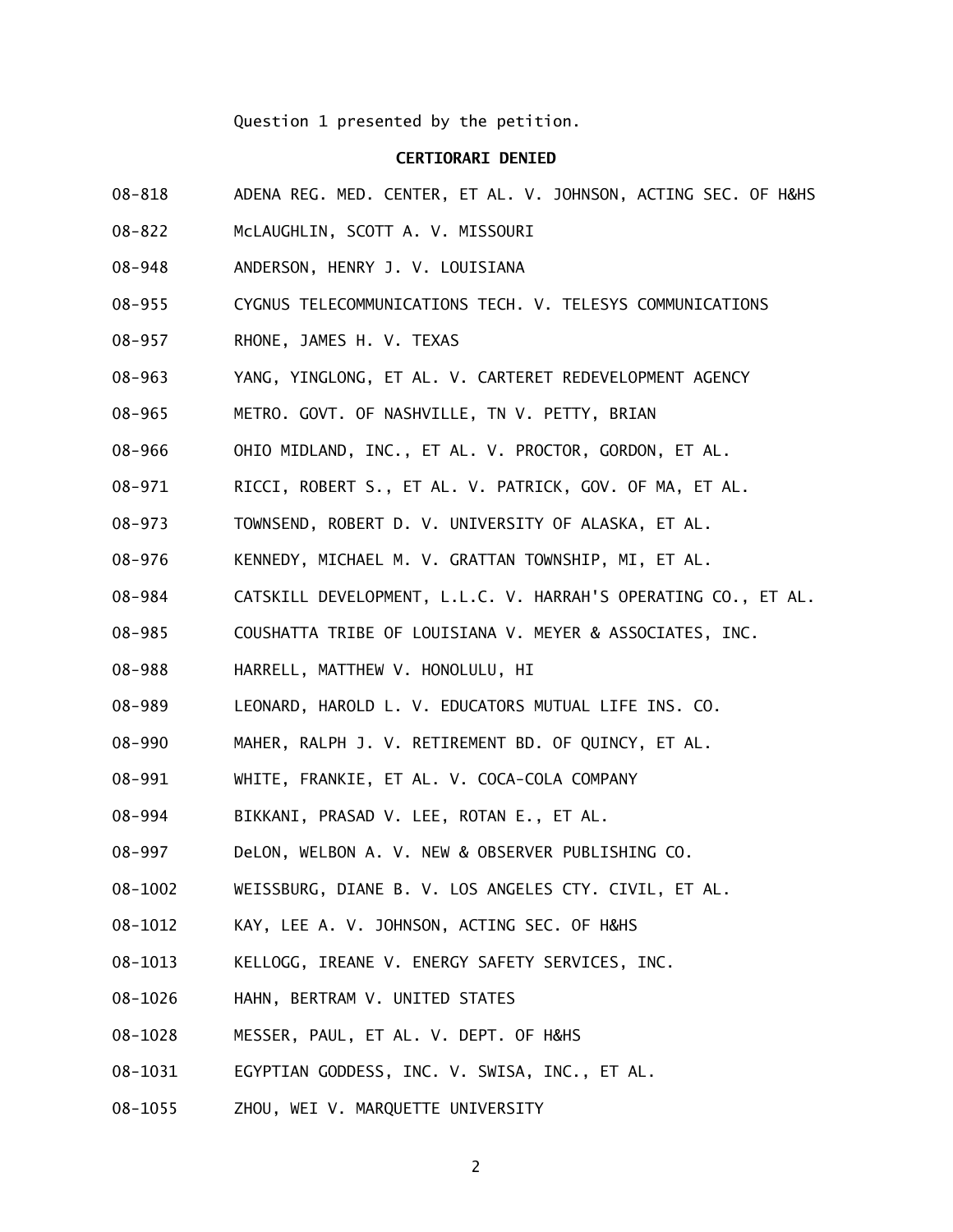- 08-1057 CHAPLAINCY OF FULL GOSPEL CHURCH V. DEPT. OF NAVY, ET AL.
- 08-1058 KRAMER, WAYNE, ET AL. V. THOMAS, DAVID, ET AL.
- 08-1063 ROWLEY, JOYCE E. V. NORTH MYRTLE BEACH, SC, ET AL.
- 08-1111 BURTON, CHARLES W. V. UNITED STATES
- 08-1126 McBEE, EARL V. UNITED STATES
- 08-6504 FIELDS, EDWARD L. V. UNITED STATES
- 08-6836 DUNCAN, JOHN R. V. TENNESSEE
- 08-7139 CERNO, STEVE V. UNITED STATES
- 08-7465 SMULLS, HERBERT V. ROPER, SUPT., POTOSI
- 08-7512 GABRION, MARVIN C. V. UNITED STATES
- 08-7634 MITCHELL, WILLIE J. V. QUARTERMAN, DIR., TX DCJ
- 08-7741 HARDY, LESTER V. BENNETT, BOYD, ET AL.
- 08-7785 HALE, DELANO V. OHIO
- 08-8455 EDWARDS, JAMES B. V. TOWNSEL-MUNDAY, MARY
- 08-8457 CARREON, MOISES P. V. DEXTER, WARDEN
- 08-8462 CAESAR, MATTIE V. McNEIL, SEC., FL DOC, ET AL.
- 08-8473 WRIGHT, LENN E. V. QUARTERMAN, DIR., TX DCJ
- 08-8475 HILL, JAMAR A. V. FLORIDA
- 08-8478 FULLER, GEORGE V. V. HARRIS COUNTY, TX
- 08-8479 PANG, KENNETH L. V. CALIFORNIA
- 08-8482 BATSHEVER, VICTOR V. OKIN, AVERY E.
- 08-8483 ABU-JAMAL, MUMIA V. BEARD, SEC., PA DOC, ET AL.
- 08-8492 GREEN, TOMMY L. V. FLORIDA
- 08-8495 GRATE, JOSEPH M. V. JOHNSON, DIR., VA DOC
- 08-8498 THOMPSON, NIJAYAH V. CALIFORNIA
- 08-8499 HISCOX, MICHAEL R. V. CALIFORNIA
- 08-8501 MERCADO, ARMANDO V. SCRIBNER, WARDEN
- 08-8505 HERNANDEZ, CHRISTIAN G. V. TEXAS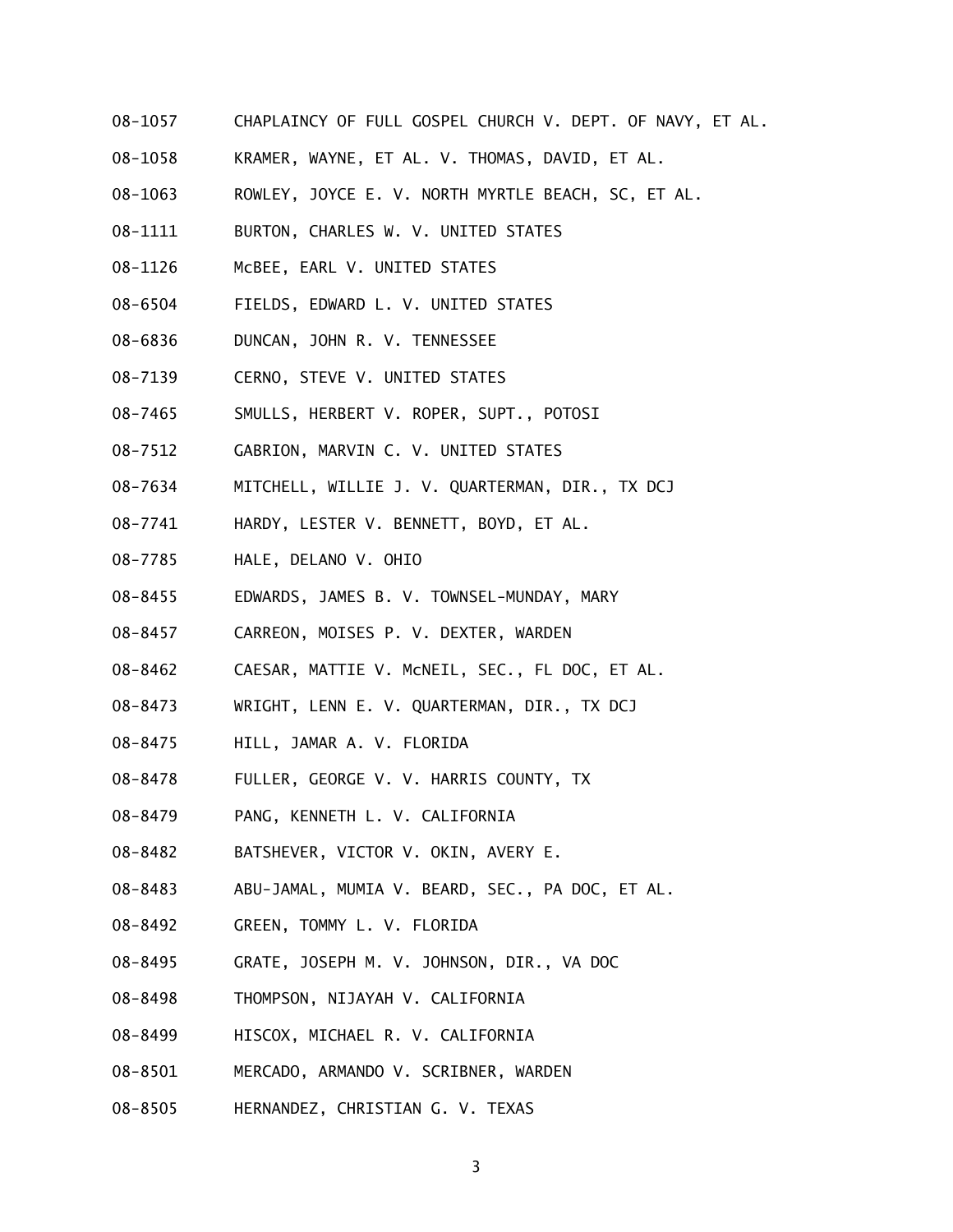- 08-8509 GRUNDY, ALLAN D. V. DAILEY, WARDEN
- 08-8512 HOEFS, RICK W. V. OREGON
- 08-8513 GRIFFIN, CHARLIE J. V. KELLY, MESSAMORE
- 08-8516 ECHEVARRIA, ELECTO V. FLORIDA
- 08-8520 STEPPE, BERNARD A. V. SHERIFF OF SAN BERNARDINO
- 08-8522 LOSH, WILLIAM V. MINNESOTA
- 08-8527 BURGESS, REGINALD V. HARTFORD LIFE INSURANCE
- 08-8528 BURGESS, REGINALD P. V. SUPERIOR COURT OF CA
- 08-8533 BEY, SAKIMA I. V. SOUTH CAROLINA
- 08-8539 YOUNG, ROBERT P. V. ILLINOIS
- 08-8542 MANDANAPU, PRAVEEN K. V. VIRGINIA
- 08-8547 COOPER, TERESA W. V. DALLAS POLICE ASSOCIATION
- 08-8548 ECHENDU, CHIMENIEM O. V. TEXAS
- 08-8550 DENEM, ROLLIN J. V. CALIFORNIA
- 08-8556 PELLENZ, ADRIAN M. V. FLORIDA
- 08-8557 MATTOX, TODD V. DAVIS, WARDEN
- 08-8558 JAMES, DERRICK G. V. FLORIDA
- 08-8561 SWANSON, CHERYL L. V. BOY SCOUTS OF AMERICA, ET AL.
- 08-8564 PEREZ, GUILLERMO V. PENNSYLVANIA
- 08-8565 BLUFF, FEROSA V. UTAH, ET AL.
- 08-8566 BRANDY, ELLIOTT V. V. EVANS, WARDEN, ET AL.
- 08-8578 CAMPBELL, MICHAEL A. V. NELSON, WARDEN
- 08-8589 WILSON, THEOPHALIS V. DiGUGLIELMO, SUPT., GRATERFORD
- 08-8625 SMALLS, BENJAMIN V. SMITH, SUPT., SHAWANGUNK
- 08-8632 BOLUS, ROY J. V. SMITH, SUPT., SHAWANGUNK
- 08-8634 NESBITT, THOMAS E., ET AL. V. NE BOARD OF PAROLE, ET AL.
- 08-8657 SLOVINEC, JOSEPH V. AMERICAN UNIVERSITY
- 08-8703 ACOSTA, PABLO V. U.S. MARSHALS SERVICES, ET AL.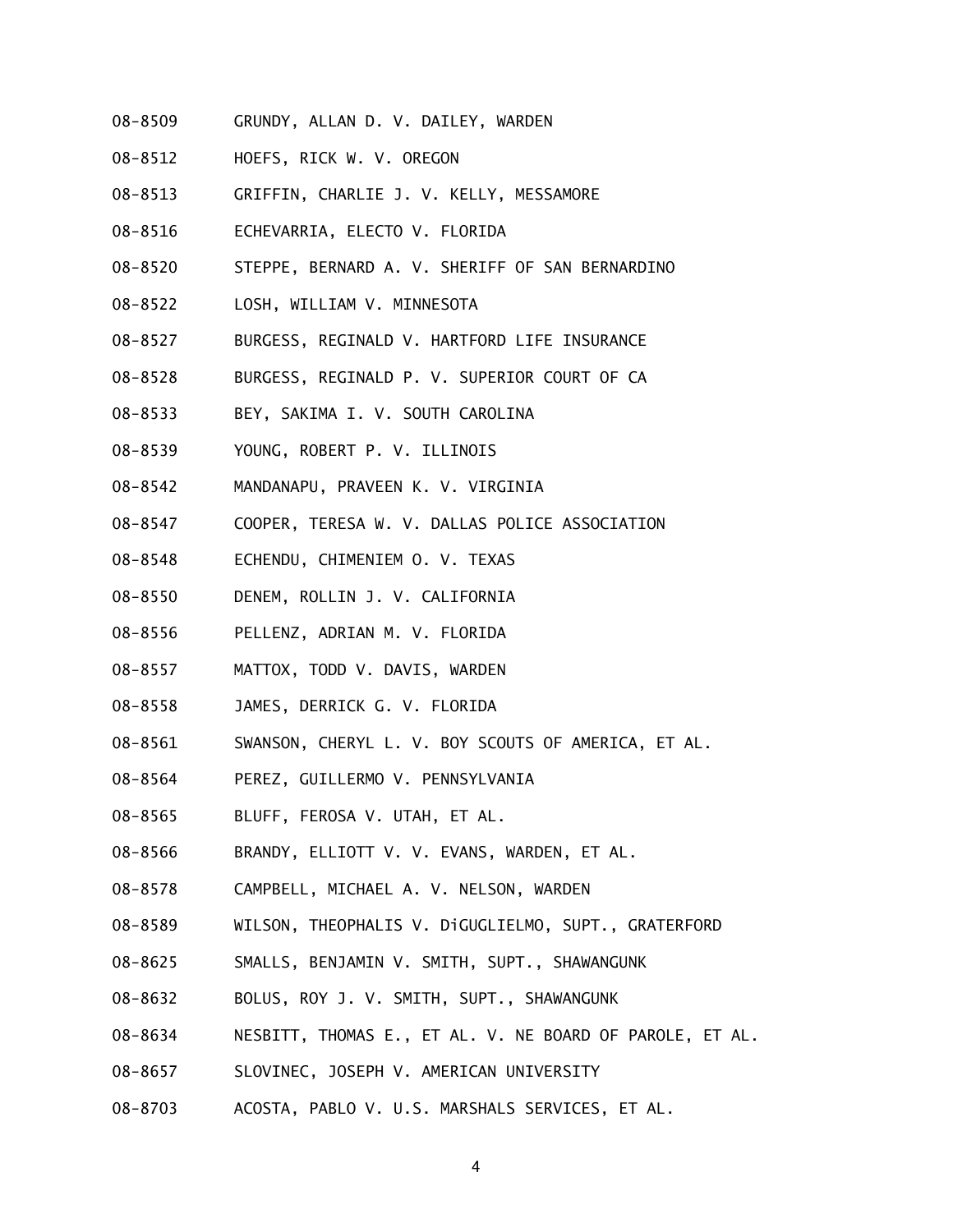- 08-8707 FRANCIS, JULIO E. V. McNEIL, SEC., FL DOC
- 08-8736 CARTER, ROBERT L. V. McDANIEL, WARDEN, ET AL.
- 08-8753 RIDLING, DANNY V. NORRIS, DIR., AR DOC
- 08-8760 JACKSON, LAWRENCE M. V. FRIEL, WARDEN
- 08-8776 DURAN, DANIEL A. V. COLORADO
- 08-8780 WATFORD, IRONE V. RICCI, ASSOC. ADM'R, NJ, ET AL.
- 08-8818 JACOBS, PHILLIP D. V. COLLINS, DIR., OH DOC, ET AL.
- 08-8834 SIMS, MICHAEL J. V. HOUSTON, DIR., NE DOC
- 08-8852 PLAYER, WARWICK V. REESE, LESLIE
- 08-8867 BASSETT, ROBERT V. INDIANA
- 08-8903 STOUT, CHARLES J. V. WAGNER, WARDEN, ET AL.
- 08-8954 McGEE, JEFFREY V. HALL, WARDEN
- 08-8989 PENA, PEDRO V. UNITED STATES
- 08-8990 MELARA-GUZMAN, JORGE A. V. UNITED STATES
- 08-8994 ) THOMAS, LARRY V. UNITED STATES

)

- 08-9011 ) WILLIAMS, DARNELL V. UNITED STATES
- 08-8998 SAMUELS, TERRY T. V. UNITED STATES
- 08-8999 REINHART, PAUL E. V. UNITED STATES
- 08-9014 BARTLEY, EVERTON V. UNITED STATES
- 08-9015 BROWN, DERRICK V. USDC WD TN
- 08-9016 MORRIS, JOE J. V. UNITED STATES
- 08-9018 HARDY, LAJUAN V. UNITED STATES
- 08-9021 DOE, JOHN V. UNITED STATES
- 08-9022 SANCHEZ-GUERRERO, ELOY V. UNITED STATES
- 08-9023 REYES-DE LEON, FELIX V. UNITED STATES
- 08-9024 CAPEHART, CLIFFORD V. UNITED STATES
- 08-9028 DIAZ, JORGE V. PASTRANA, WARDEN
- 08-9030 GRAY, MICHAEL W. V. UNITED STATES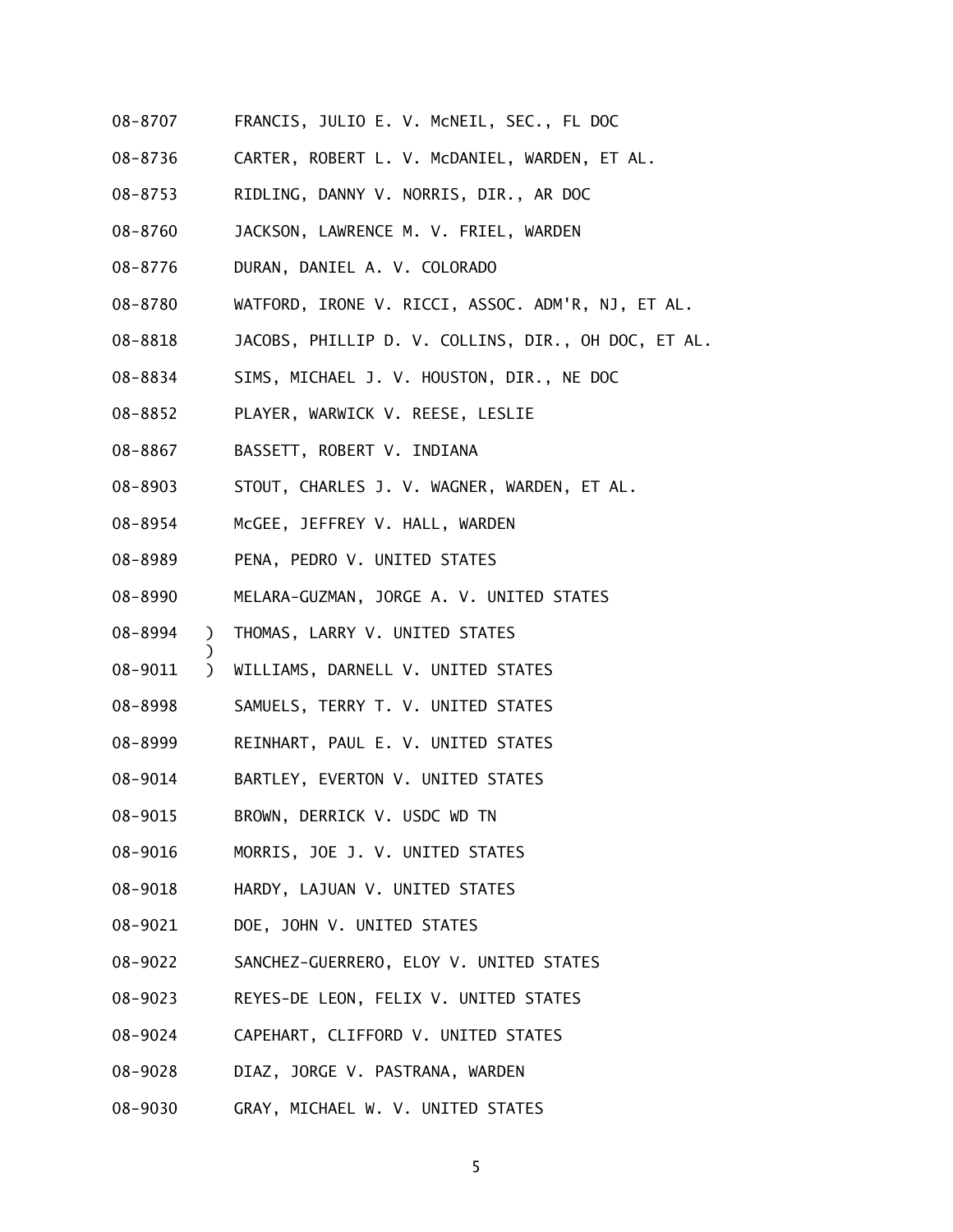- 08-9031 HARRIS, CHARLIE J. V. UNITED STATES
- 08-9036 ALEXANDER, DAMON V. UNITED STATES
- 08-9037 BRIMM, TROY D. V. UNITED STATES
- 08-9039 SMALLWOOD, MICHAEL V. UNITED STATES
- 08-9042 McKNIGHT, MARCO D. V. UNITED SATES
- 08-9046 FUTCH, JOHN R. V. UNITED STATES
- 08-9049 FASHEWE, OLABODE V. UNITED STATES
- 08-9050 HOLBDY, LEONARD V. UNITED STATES
- 08-9051 FLORENCE, ERSKINE J. V. UNITED STATES
- 08-9055 RODRIGUEZ-RAMOS, LUIS R. V. UNITED STATES
- 08-9057 LOFTUS, DONALD J. V. STATE BAR OF CA
- 08-9058 MARTIN, REGINALD V. OPM
- 08-9065 WOODBERRY, CHRISTOPHER R. V. UNITED STATES
- 08-9068 PICKENS, JOHN W. V. UNITED STATES
- 08-9069 JACKSON, FREDERICK E. V. UNITED STATES
- 08-9073 BACHILLER, MARIO V. UNITED STATES
- 08-9079 THOMAS, VINCENT V. UNITED STATES
- 08-9082 RODRIGUEZ, REYMUNDO V. UNITED STATES
- 08-9088 THOMAS, RODNEY G. V. UNITED STATES
- 08-9089 CLAY, ROBERT A. V. UNITED STATES
- 08-9091 LEVY, RAPHAEL R. V. UNITED STATES
- 08-9092 MAYS, COURTNEY V. UNITED STATES
- 08-9093 JOHNSON, DERRICK E. V. UNITED STATES
- 08-9094 OWENS, ALBERT V. UNITED STATES
- 08-9095 OHONME, GBENGA J. J. V. UNITED STATES
- 08-9097 NEWCOMB, DAVID E. V. UNITED STATES
- 08-9098 WILLIAMS, ANTOINE L. V. UNITED STATES
- 08-9105 McGURN, LAMAR V. UNITED STATES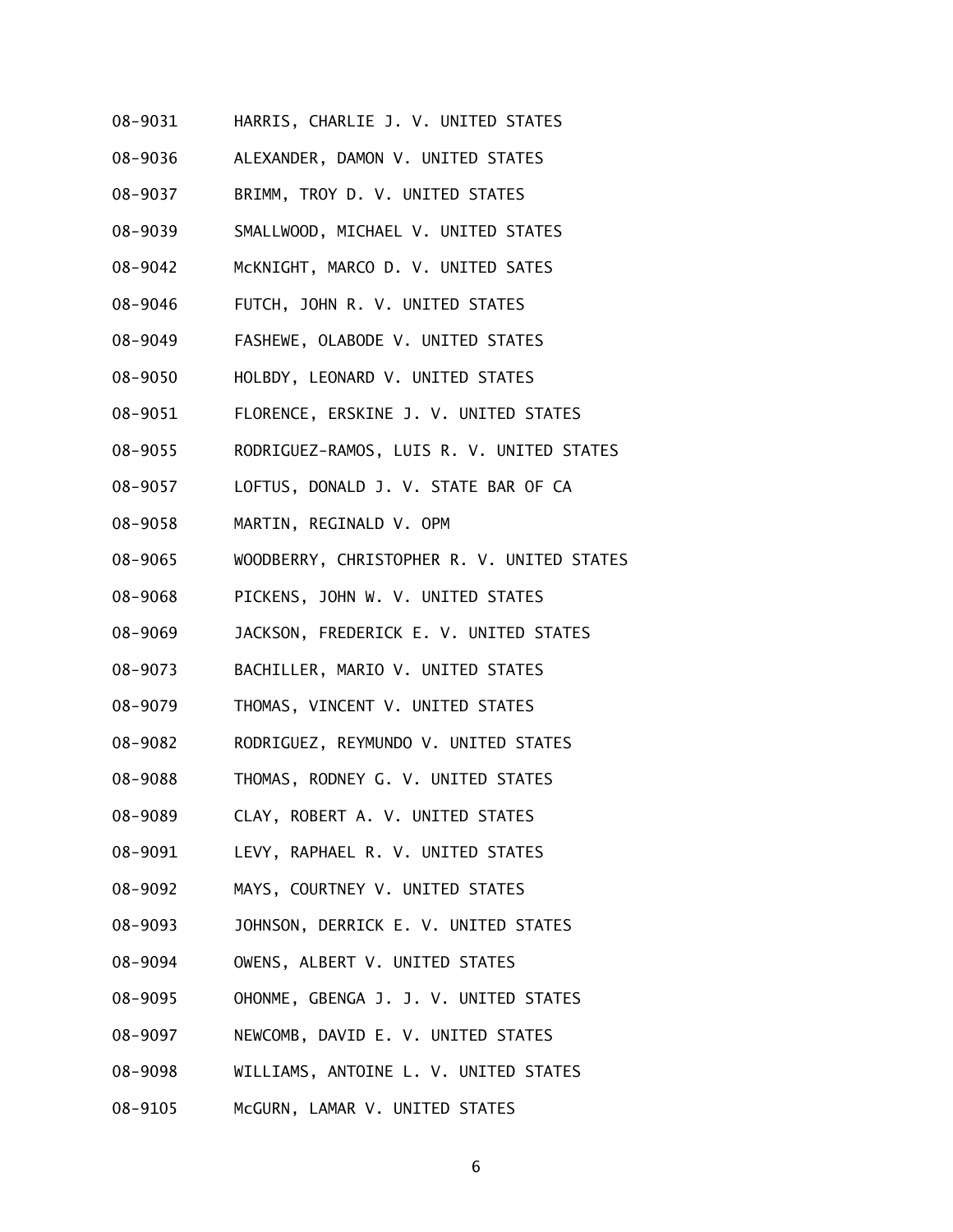- 08-9106 PEDRON, JOSE V. UNITED STATES
- 08-9107 JOHNSON, STEVIE W. V. USDC ED TX
- 08-9108 TATUM, CEDRIC R. V. UNITED STATES
- 08-9117 BEDFORD, MALCOLM T. V. UNITED STATES
- 08-9119 BERMUDEZ, RICO V. UNITED STATES
- 08-9124 SISK, RONALD E. V. UNITED STATES
- 08-9129 ZAMARRON-MARTINEZ, FRANCISCO V. UNITED STATES
- 08-9135 SAENZ-RIOS, HECTOR M. V. UNITED STATES
- 08-9136 SAMAS, ROCKY V. UNITED STATES
- 08-9138 WALKER, MILTON V. UNITED STATES
- 08-9140 PAGE-BEY, RICHARD D. V. UNITED STATES
- 08-9142 JONES, JASON V. UNITED STATES
- 08-9146 ESPARZA-MEDRANO, ANTONIO V. UNITED STATES
- 08-9147 DeFILIPPO, PATRICK V. UNITED STATES
- 08-9148 CARABALLO, LUIS V. UNITED STATES
- 08-9151 MULDROW, LEALON V. UNITED STATES
- 08-9153 SHELBY, DAMON C. V. UNITED STATES
- 08-9155 TYKARSKY, TODD V. UNITED STATES
- 08-9158 ADKINS, KILM V. UNITED STATES

The petitions for writs of certiorari are denied.

08-1022 VENTAS FINANCE I, LLC V. CA FRANCHISE TAX BOARD

 The motion of Council on State Taxation for leave to file a brief as *amicus curiae* is granted. The petition for a writ of certiorari is denied.

08-8471 TILLMAN, CHITUNDA V. NEW LINE CINEMA, ET AL.

 The petition for a writ of certiorari is denied. The Chief Justice took no part in the consideration or decision of this petition.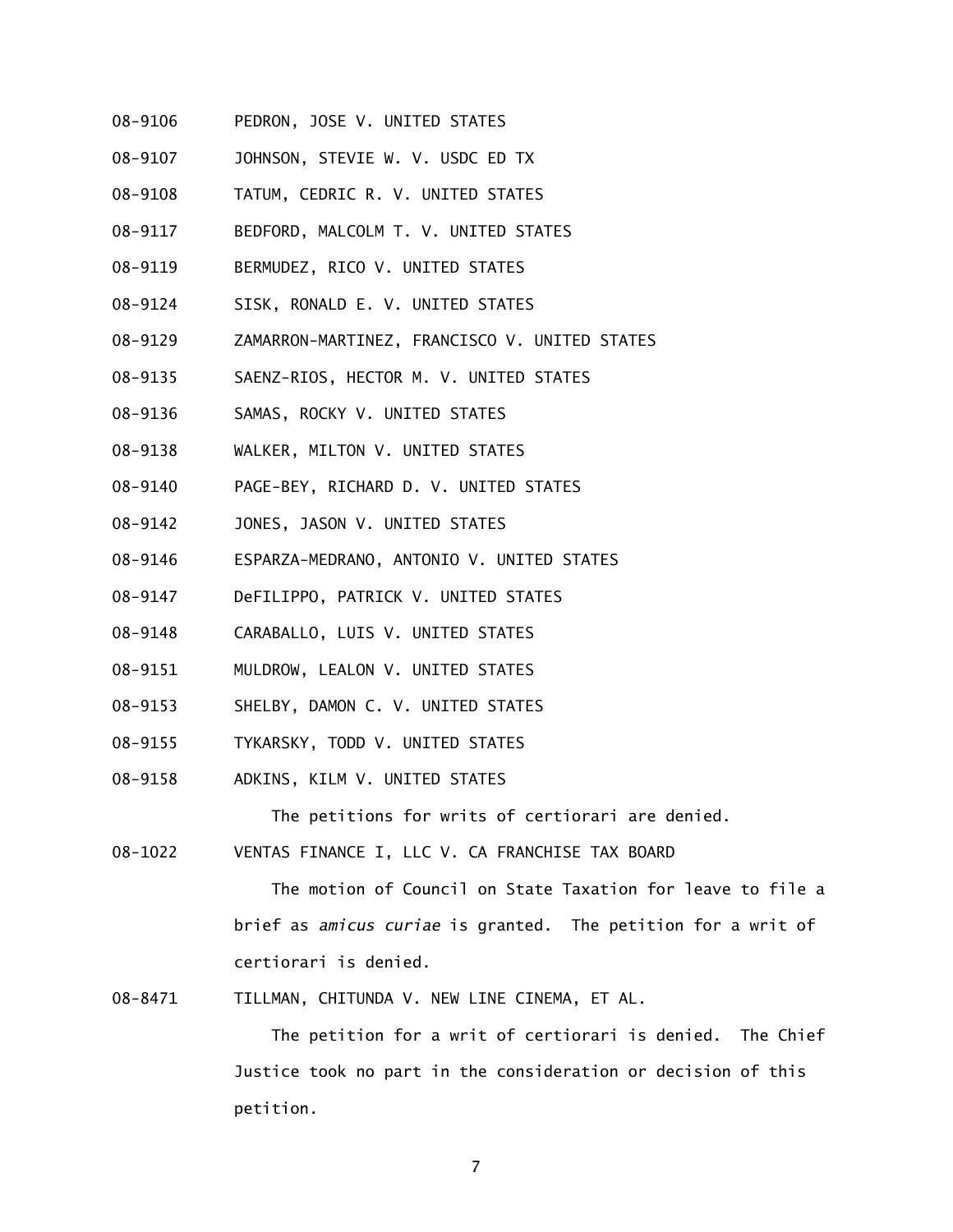- 08-8570 ANGEL, HARVEY D. V. TEXAS
- 08-8697 MAKAS, TIMOTHY V. MIRAGLIA, RICHARD, ET AL.

08-8831 BAILEY, DEMETRIUS V. RENDELL, EDWARD, ET AL.

08-8832 BAILEY, DEMETRIUS V. WAKEFIELD, DAVID

 The motions of petitioners for leave to proceed *in forma pauperis* are denied, and the petitions for writs of certiorari are dismissed. See Rule 39.8.

08-9087 COVARRUBIAS, BENNY C. V. UNITED STATES

 The petition for a writ of certiorari is denied. Justice Breyer took no part in the consideration or decision of this petition.

## 08-9123 PERKINS, VICTOR B. V. UNITED STATES

 The motion of petitioner for leave to proceed *in forma pauperis* is denied, and the petition for a writ of certiorari is dismissed. See Rule 39.8. As the petitioner has repeatedly abused this Court's process, the Clerk is directed not to accept any further petitions in noncriminal matters from petitioner unless the docketing fee required by Rule 38(a) is paid and the petition is submitted in compliance with Rule 33.1. See *Martin*  v. *District of Columbia Court of Appeals*, 506 U.S. 1 (1992) (*per curiam*). Justice Stevens dissents. See *id.,* at 4, and cases cited therein.

# **HABEAS CORPUS DENIED**

- 08-9144 IN RE RICKY L. BLOOMFTELD
- 08-9214 IN RE WILLIAM R. KERSHNER
- 08-9269 IN RE ROBERT GARRETT

The petitions for writs of habeas corpus are denied.